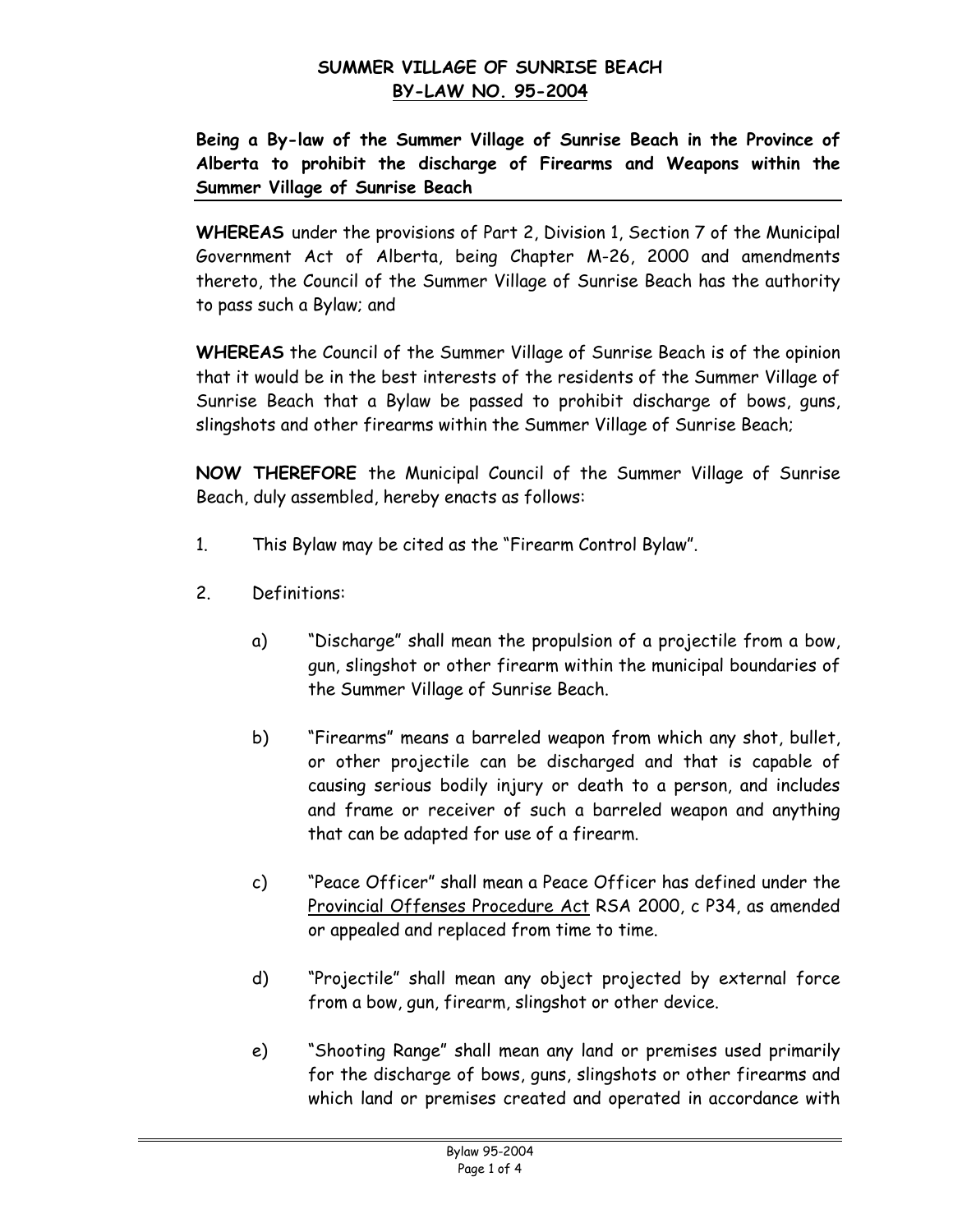**Being a By-law of the Summer Village of Sunrise Beach in the Province of Alberta to prohibit the discharge of Firearms and Weapons within the Summer Village of Sunrise Beach**

> the provisions of the Land Use Bylaw of the Summer Village of Sunrise Beach, as amended from time to time, and all provincial and federal laws and regulations.

- f) "Weapons" mean any device other than a firearm that propels a projectile by means of an explosion, string or wire or any combination of those things.
- 3. Prohibitions:
	- a) There shall be no unlawfully carrying or discharging a Firearm or Weapon within the municipal boundaries of the Summer Village of Sunrise Beach unless such carrying or discharge occurs in accordance with one (1) or more of the following requirements:
		- (i) The person is authorize to carry and discharge firearm or weapon in the lawful exercise of that person's responsibilities and duties under provincial or federal statute or regulations;
		- (ii) Discharge and carrying occurs at an authorized shooting range;
		- (iii) Otherwise authorized by provincial or federal statute or regulation; or
		- (iv) Carrying by a cadet unit or other authorized personnel within a parade.
- 4. Penalty Provisions:
	- a) Where a person has contravened any provision of this bylaw, that person is guilty of an offence and shall be liable, upon summary conviction, to pay a penalty set out as Schedule "A" of this bylaw;
	- b) Where a Peace Officer has reasonable grounds to believe there has been a contravention of any provisions of this bylaw, the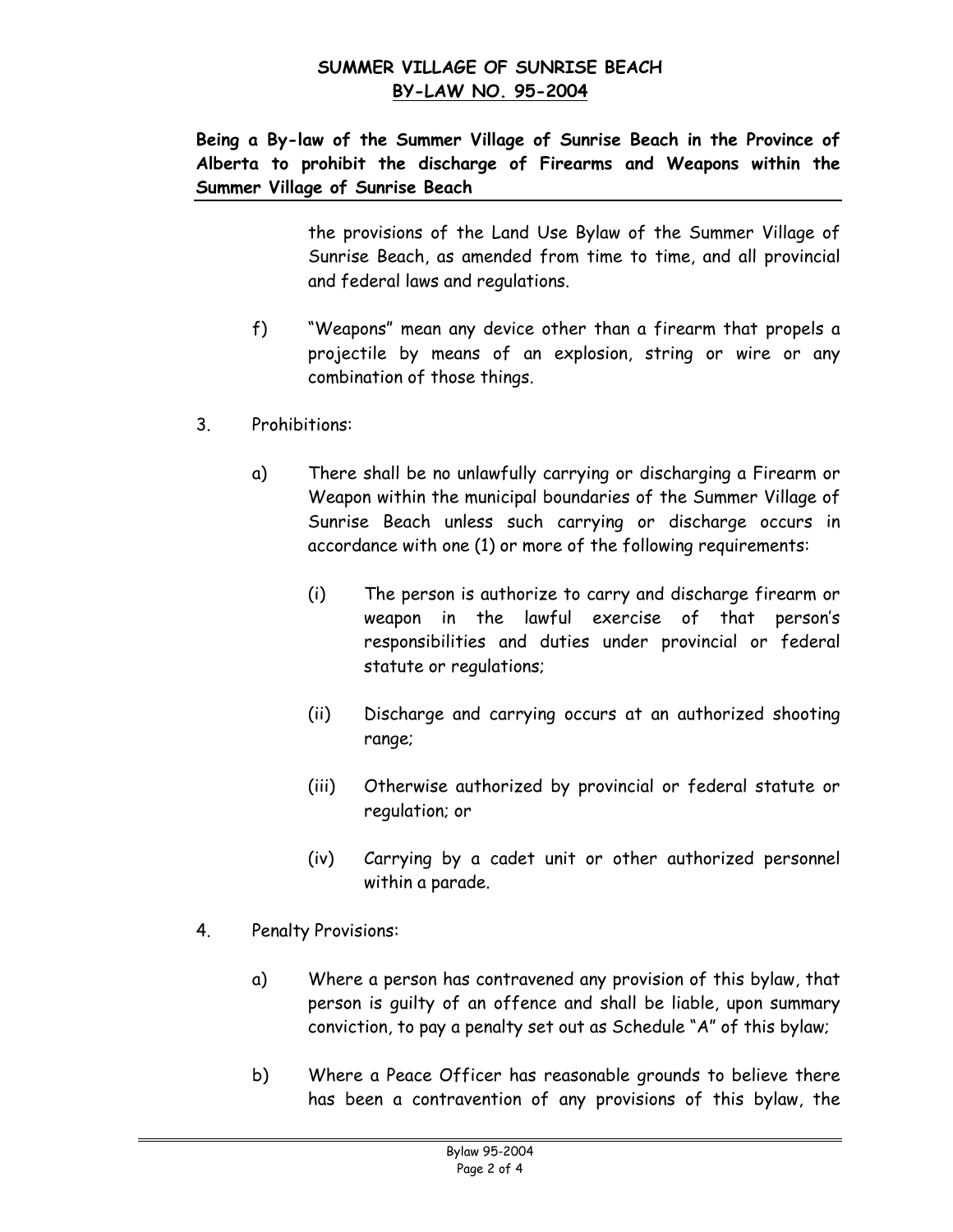**Being a By-law of the Summer Village of Sunrise Beach in the Province of Alberta to prohibit the discharge of Firearms and Weapons within the Summer Village of Sunrise Beach**

> Police Officer is authorized and empowered to issue a violation ticket pursuant to Part 2 of the Provincial Offences Procedure Act, RSA 2000, c. P-34, as amended or repealed or replaced from time to time, to the person responsible for that contravention;

- c) Under no circumstances shall any person contravening a provision of this bylaw be subject to the penalty of imprisonment.
- 5. This bylaw will come into effect on the date of the final reading thereof.
- 6. Bylaw 21-1990 is hereby rescinded on the date of the final reading of this bylaw.

First Reading Carried October 4, 2004.

Read a Second time this 4<sup>th</sup> day of October, 2004.

Third Reading Unanimously Consented to and Carried this 4<sup>th</sup> day of October, 2004.

Mayor

Municipal Administrator

\_\_\_\_\_\_\_\_\_\_\_\_\_\_\_\_\_\_\_\_\_\_\_\_\_\_\_\_\_\_

 $\overline{\phantom{a}}$